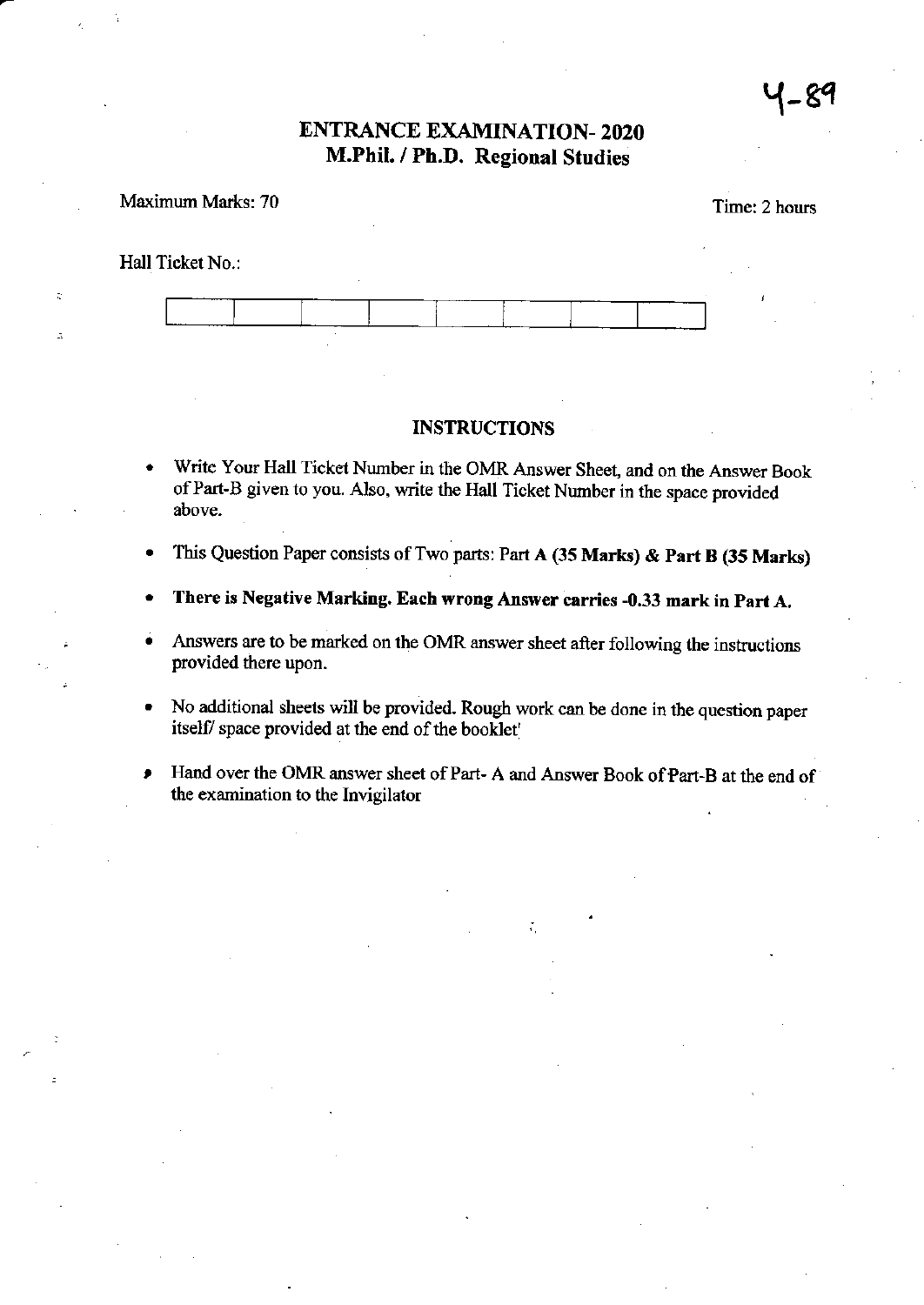$\mathbf{1}$ 

# M.Phil, / Ph.D. Regional Studies

| Part A: | Multiple Choice: Please select the right answer. | Marks: 35 |
|---------|--------------------------------------------------|-----------|
|         |                                                  |           |

- 1. When did Dr. B. R. Ambedkar submit a memorandum to the Simon Commission to safeguard the Interests of Depressed Classes?
	- A) 1919
	- B) <sup>1928</sup>
	- c) <sup>1930</sup>
	- D) 1942
- 2. When data is mapped using shading that is proportional to density of the phenomena in each of the defined areal units, then the map is called a :
	- A) Choropleth map
	- B) Isopleth map
	- C) Dot Map
	- D) Mercator's Map
- $\,$ . Research in positivist tradition is :
	- A) ldiographic
	- B) Interpretivist
	- C) Subjective
	- D) Nomothetic

4. One of these is NOT a type of Region in the classification of Regions :

- A) Formal
- B) Fundamental
- C) Functional
- D) Vemacular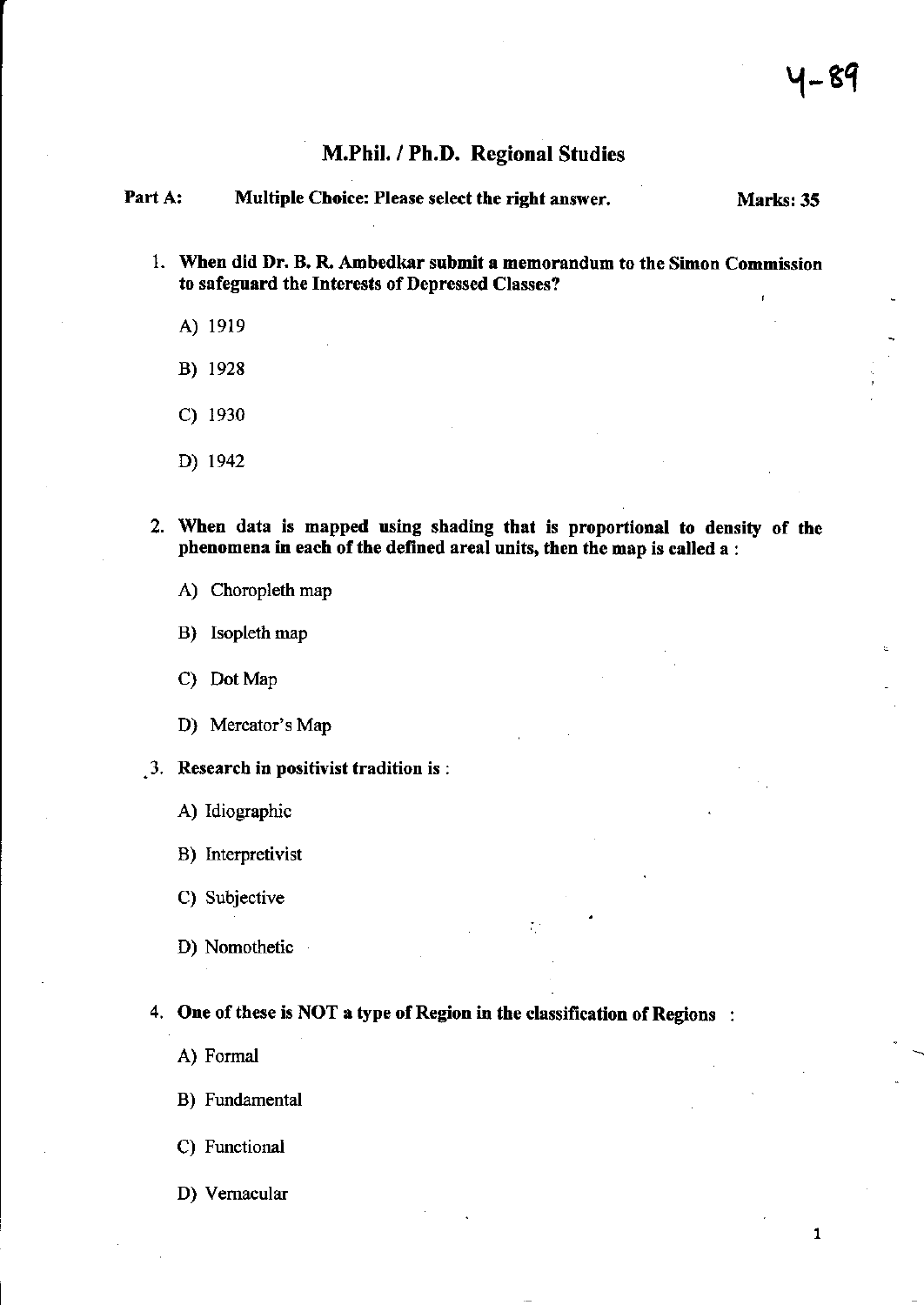# 5. Which of these cities is threatened by submergence due to rise in sea levels :

- A) Bogota, Columbia
- B) Mexico City, Mexico
- C) Jakarta, Indonesia
- D) Nairobi, Kenya

## Who is the Father of'Operation Flood'?

- A) M. Visvesvaraya
- B) M. S. Swaminathan
- C) Verghese Kurien
- D) Baba Amte

## 7. The Pacific 'Ring of Fire' is associated with :

- A) Volcanoes
- B) Fishing Grounds
- C) Oil Mining
- D) Coral Reefs

#### 8. Questionnaire is a widely used tool in which type of research?

 $\overline{L}$ 

- A) Case Study research
- B) Historical research
- C) Survey research
- D) Experimental research

 $\mathbf 2$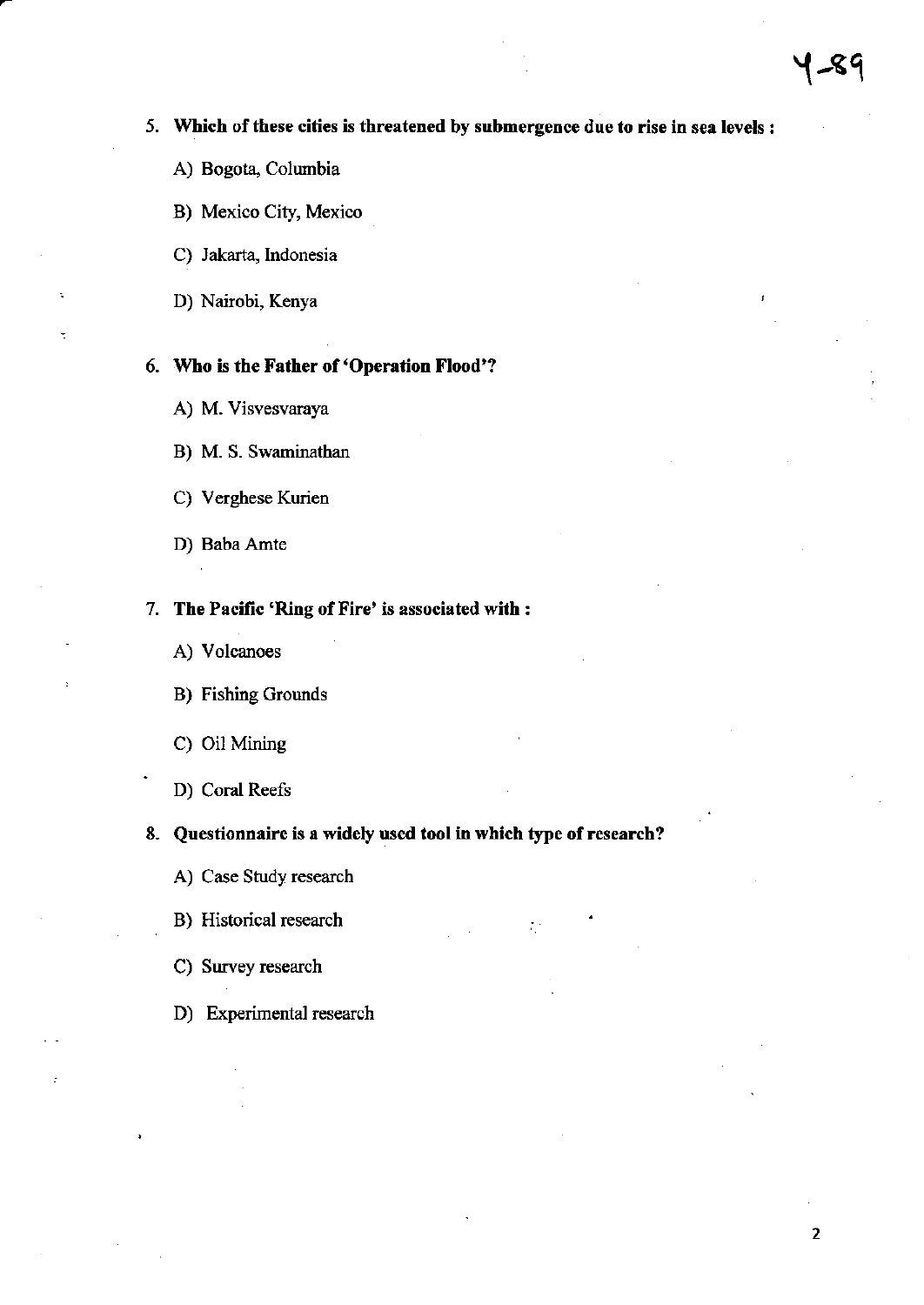# 9. The term 'ethnomethodology' is associated with which of the following:

- A) Qualitative Research
- B) Analysis if Variance
- C) Correlational Study
- D) Probability Sampling

# 10. Who among the following received the Nobel Prize in Economics in 2019?

- A) Amartya Sen
- B) Raghuram Rajan
- C) Thomas Piketty
- D) Abhijit Banerjee
- 11. A community of living organisms in association with the non-living components of their environment (like air, water and soil), interacting as a system is called :
	- A) Natural Resource
	- B) Ecosystem
	- C) Biodiversity
	- $D)$  Niche

# 12. A rich Biodiversity Hotspot in India is:

- A) Rann of Kutch
- **B)** Thar Desert
- C) Malwa Plateau
- D) Western Ghats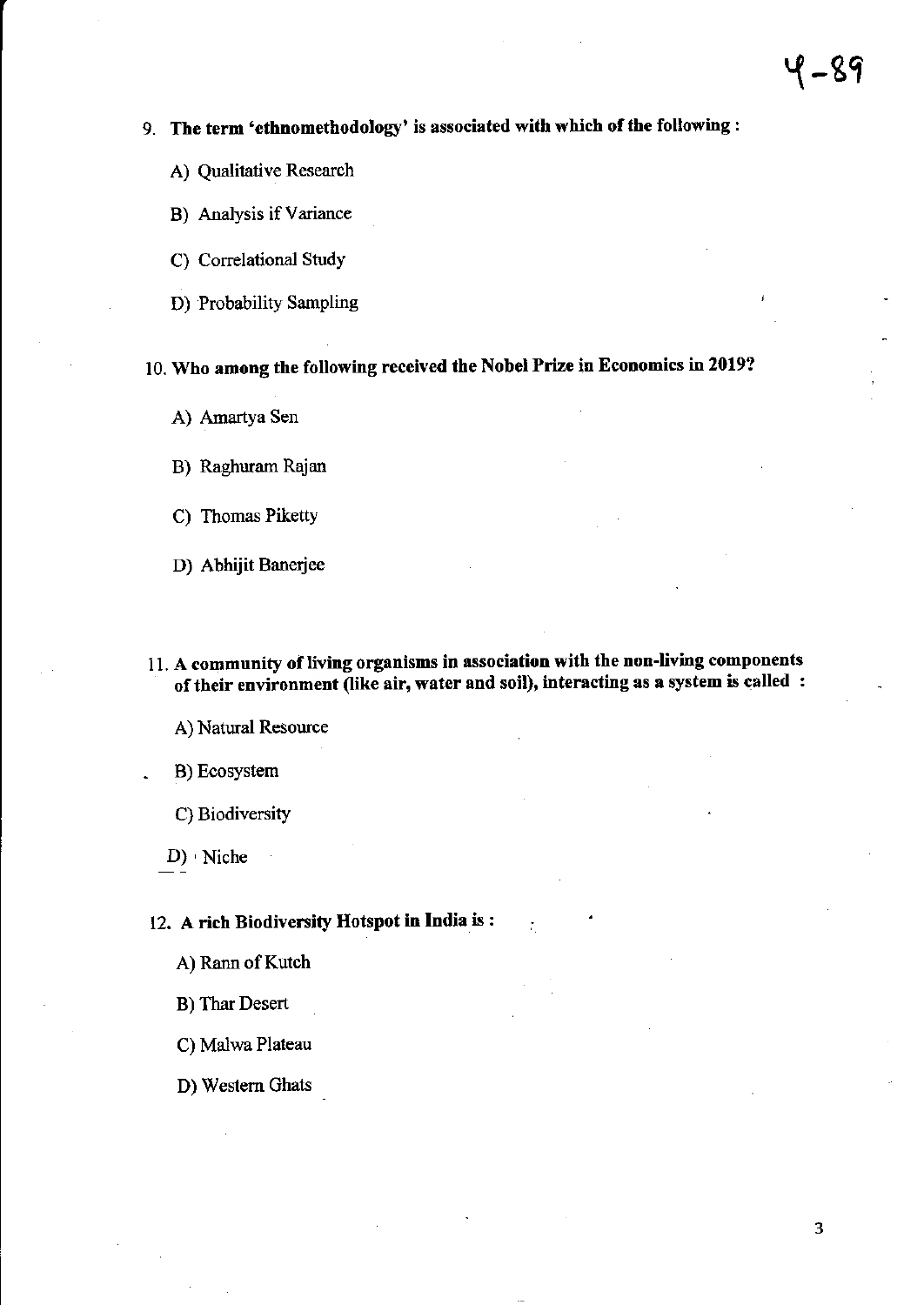## 13. "Controlled Group' is a term used in :

- A) Survey research
- B) Historical research
- C) Experimental research
- D) Descriptive research /

# 14. Which of the following is not a 'Graphic representation'?

- A) Pie Chart
- B) Bar Chart
- C) Table
- D) Histogram

### 15. One of the following States is NOT a Fifth Schedule Area :

- A) Telangana
- B) Himachal Pradesh
- C) Assam
- D) Rajasthan

16. Information about the deep South of India is largely from which texts :

- A) AmbatthaSutta
- B) Puranas
- C) Sushruta Samhita
- D) Sangam Literature

#### 17. In India which State was bifurcated in 1960 to create two States?

- A) Andhra Pradesh
- B) Bombay
- C) Mysore
- D) United Provinces

Y -eq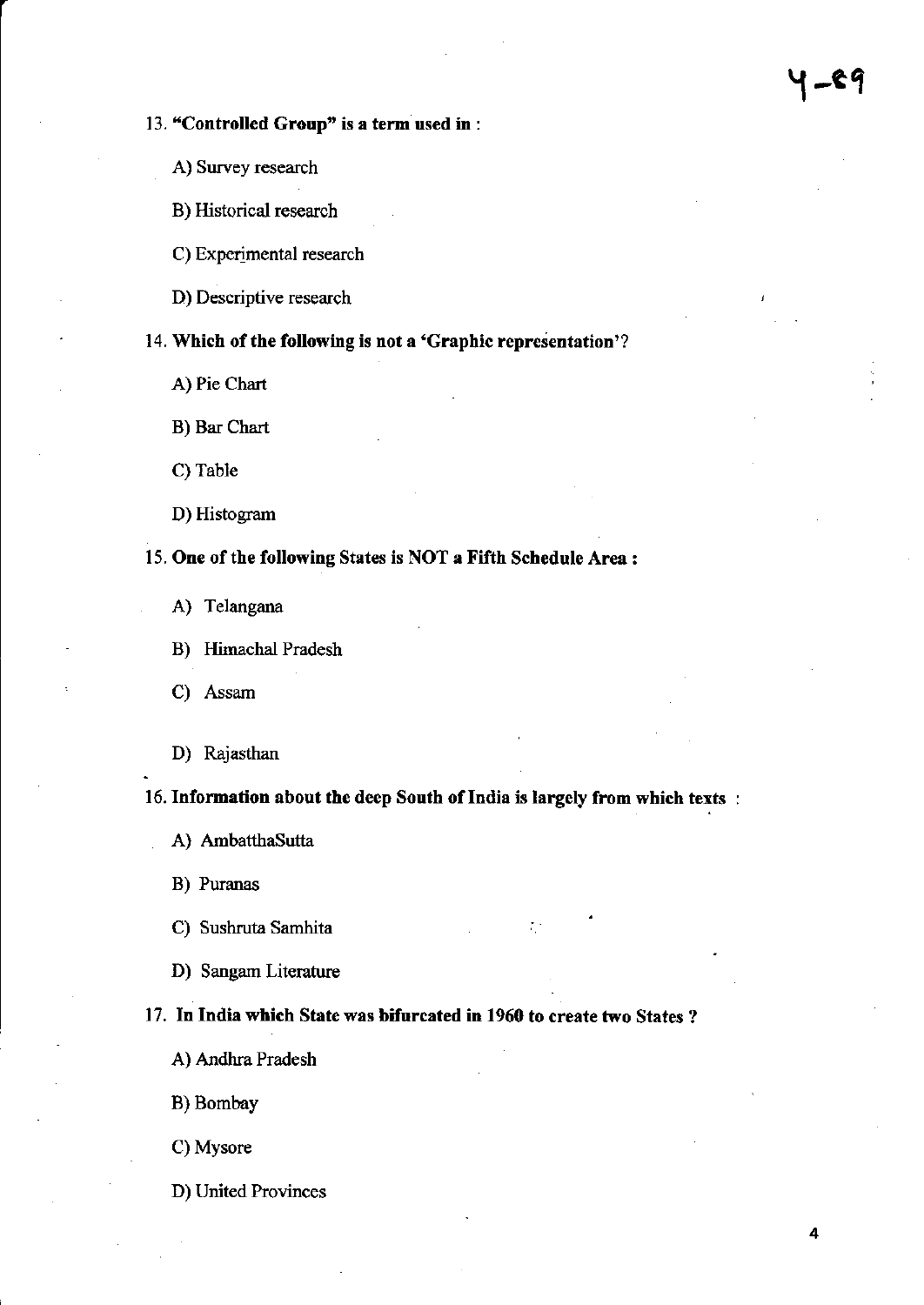### 18. The concept that values, knowledge and behaviour of people must be understood from within their own cultural context is known as :

A) Cultural Relativism

B) €thnocentrism

C) Multi-culturalism

D) Hegemony

19. According to the 2011 census which order among the following is correct with reference to state wise Scheduled Tribe population (from highest to lowest);

I. Rajasthan II. Nagaland III. Chhattisgarh W, Telangana V. Jharkhand VL Kerala

Choose one among the following:

A) II, III, V, I, IV, VI

B) I, II, III, IV, V, VI

C) III, V, II, I, IV, VI

D) II, V, III, IV, VI, I

20. Given below are the regions where major earthquakes occurred in recent times:

÷,

L Kashmir II. Gujarat III. Uttarakhand IV. Maharashtra

The correct chronological sequence of their occurrence is:

A) III, IV, II, I

B) III, II, IV, I

C) II, III, IV, I

D) I, II, III, IV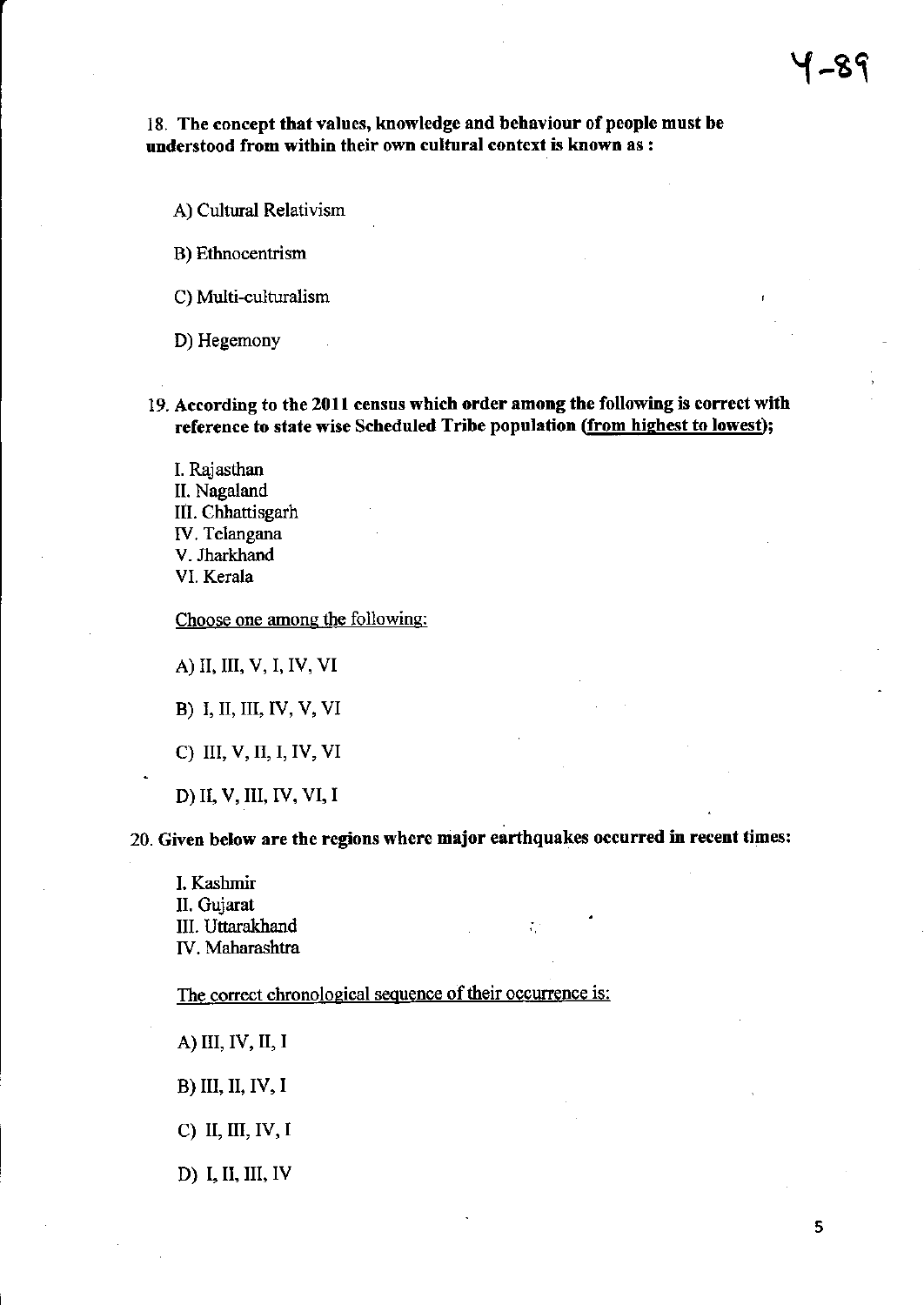#### 21. Attributes of objects, events, things which can be measured are called :

- A) Qualitative measures
- B) Data
- C) Variables
- D) Sample

22. Which of the following crop uses highest levels of Pesticide in India?

- A) Sugarcane
- B) Cotton
- C) Chickpea
- D) Tea

23. The India-China border dispute of 2017 is referred to as the ------------ standoff:

A) Doklam

B) Nubra

C) Siachen

D) Galwan

. 24. Before Independence in 1947 the largest princely State in South India was :

- A) Mysore
- B) Hyderabad

C) Malwa

D) Travancore

25. One of the following Mahajanapadas was NOT located in the Gangetic Valley :

A) Chedi

B) Vatsa

C) Gandhara

D) Anga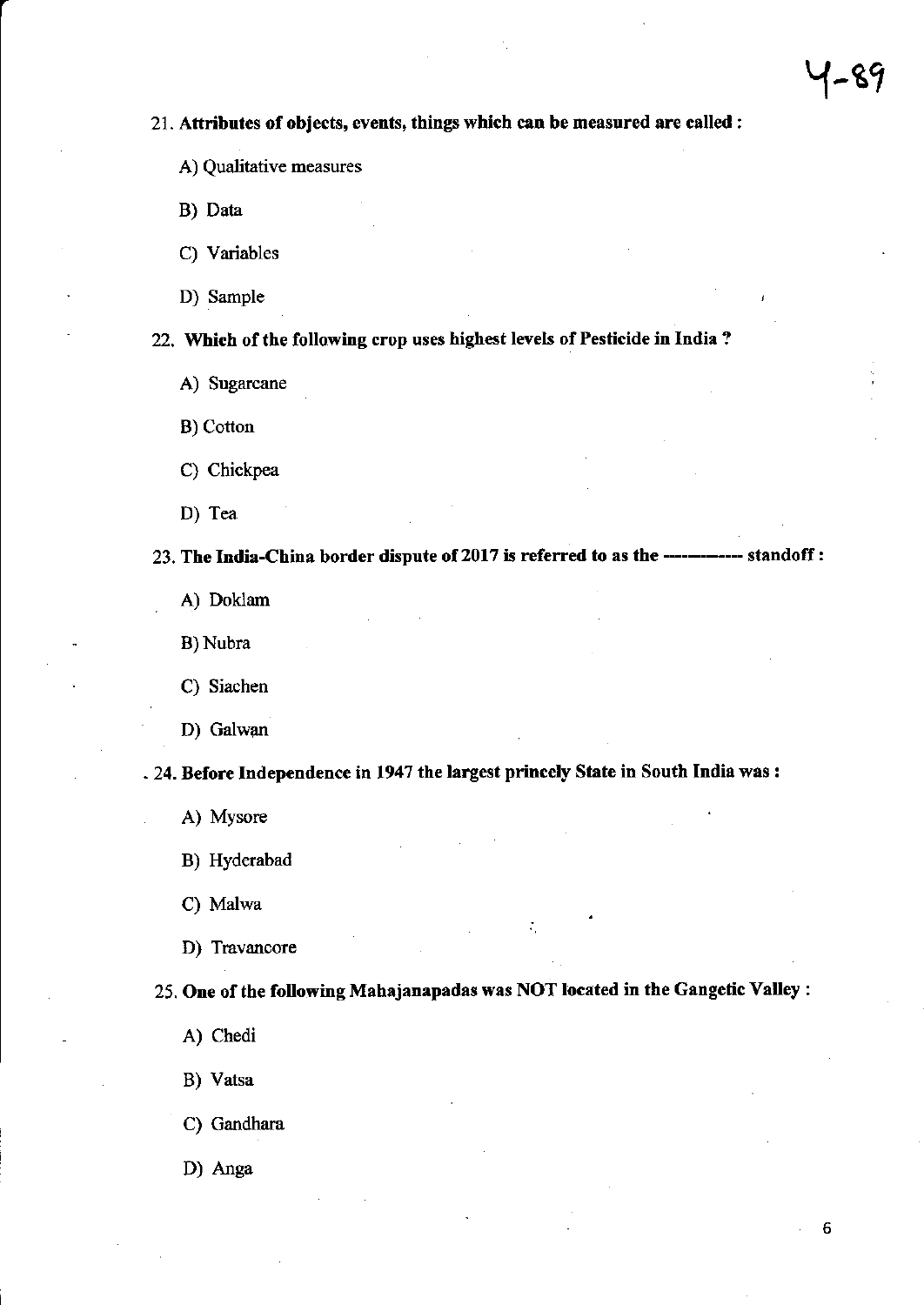- 26. One of these is NOT among the Six languages with 'Classical Status' recognised by the Government of India :
	- A) Tamil
	- B) Odia
	- C) Sanskrit
	- D) Hindi

.

#### 27. Which sequence of research steps is logical in the list given below?

- A) Problem formulation, Analysis, Development of Research design, Hypothesis making, Collection of data, Arriving at generalizations and conclusions.
- B) Development of Research design, Hypothesis making, Problem formulation, Data Analysis, Ariving at conclusions and data collection.
- C) Problem formulation, Hypothesis making, Development of Research design, Collection of data, Data analysis, Formulation of genemlizations & Conclusions.
- D) Problem formulation, Deciding about the sample and data collection tools, Formulation of hypothesis, Collection and interpretation of research evidence.
- $28.$  Assertion (A): In urban areas, smog episodes occur frequently in winters. Reason (R): In winters, a lot of biomass is burnt by people for heating purposes or to keep themselves warm.

,

Choose the correct answer from below:

- A) Both (A) and (R) are true and (R) is the correct explanation of (A)
- B) Both (A) and (R) are true but (R) is not the correct explanation of (A)
- C) (A) is true and (R) is false
- D) Borh (A) and (R) are false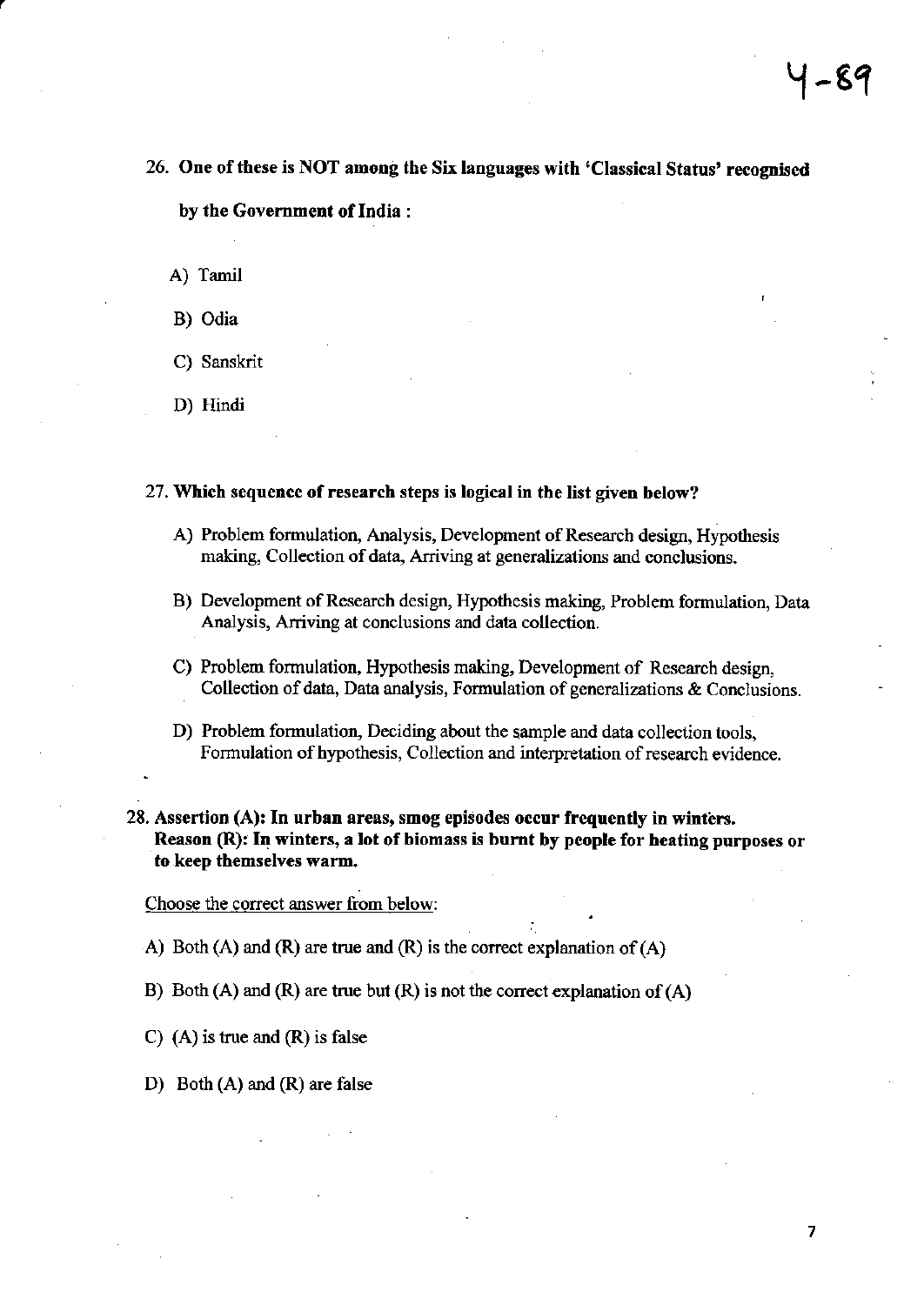#### 29. Consider the following pairs:

I. An Inquiry into the Nature and the Causes of the Wealth of Nations 1. Rajni Kothari II. The Argumentative Indian 2. B.R.Ambedkar III. Politics in India 3. Adam Smith IV. Annihilation of Caste 4. Amartya Sen

Which of the pairs given below is correctly matched?

A) I-3, II-4, III-1, IV-2

B) I-3, II-1, III-4, IV-2

C) I-4, II-3, III-1, IV-2

D) I-2, II-3, III-4, IV-1

### 30. Consider the following Regional Organizations:

I. OPEC (The Organization of the Petroleum Exporting Countries)

II. EU (The European Union)

III. SAARC (The South Asian Association for Regional Cooperation) IV. ASEAN (The Association of Southeast Asian Nations)

The correct chronological sequence of their formation is:

A) III, I, II, IV

**B**) I, II, IV, III

 $C)$  II, I, IV, III

D) II, IV, III, I

## 31. A rich source of information from The Survey of India Office is:

A) Census Tables

B) Topographic Sheets

C) Satellite Images

D) Agriculture Statistics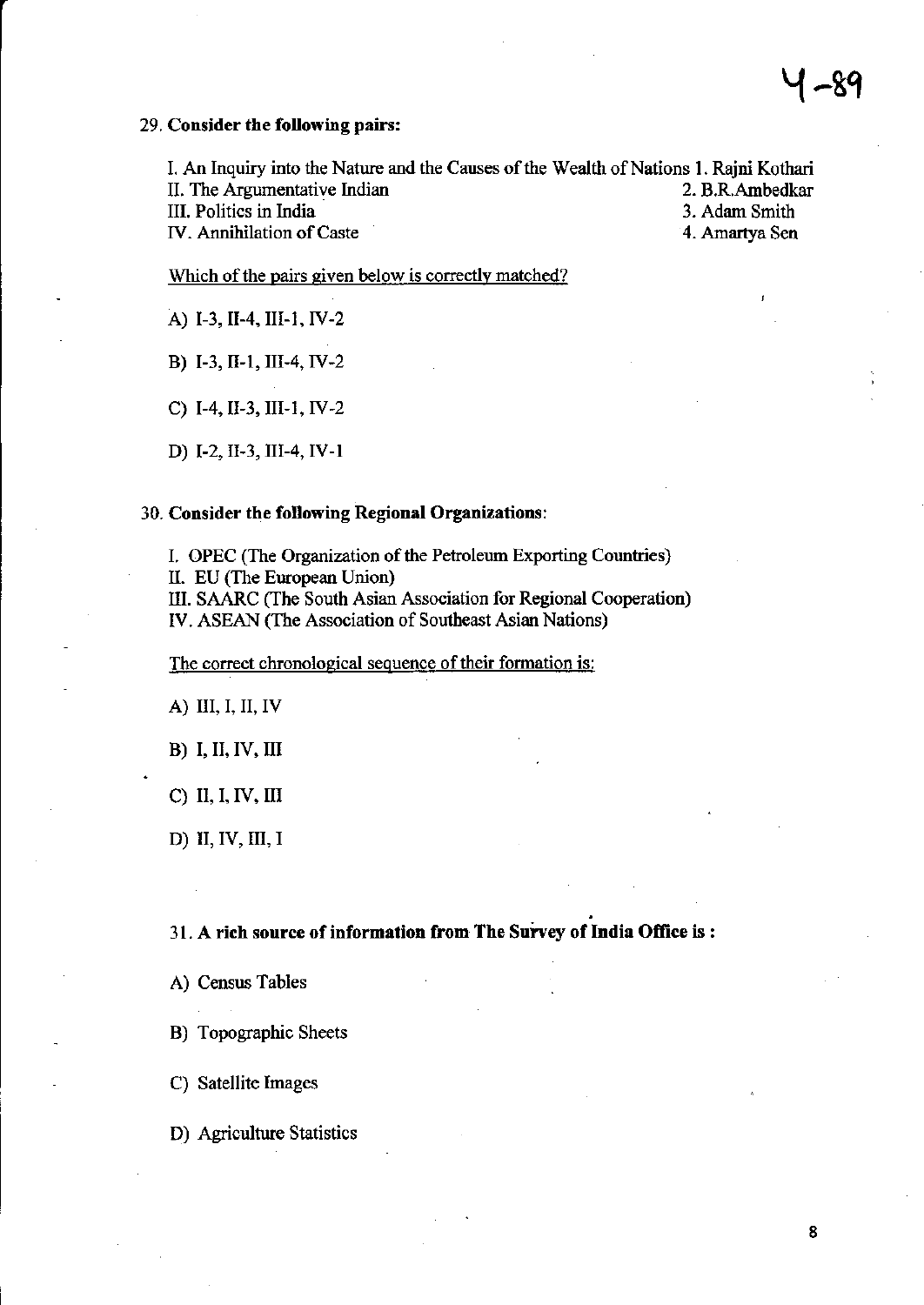# 32. One of these is NOT a common Measure of Central Tendency:

- A) Mode
- B) Median

C) Correlation

D) Mean

33. A Cyclone that struck the West Coast of India in 2020 was:

A) Phalin

B) Vayu

- C) Amphan
- D) Nisarga

34. One of the following is NOT generally considered Demographic data:

A) Crop Yields

B) Age Composition

- C) Migration
- D) Sex Ratio

35. The current dominant influence on Environment / Earth by Human activities

÷,

is referred to as the  $\frac{1}{\sqrt{1-\frac{1}{2}}\sqrt{1-\frac{1}{2}}\left(\frac{1}{2}-\frac{1}{2}\right)}$ Era:

- A) Anthropocene
- B) Pleistocene
- C) Mezocene
- D) Pliocene